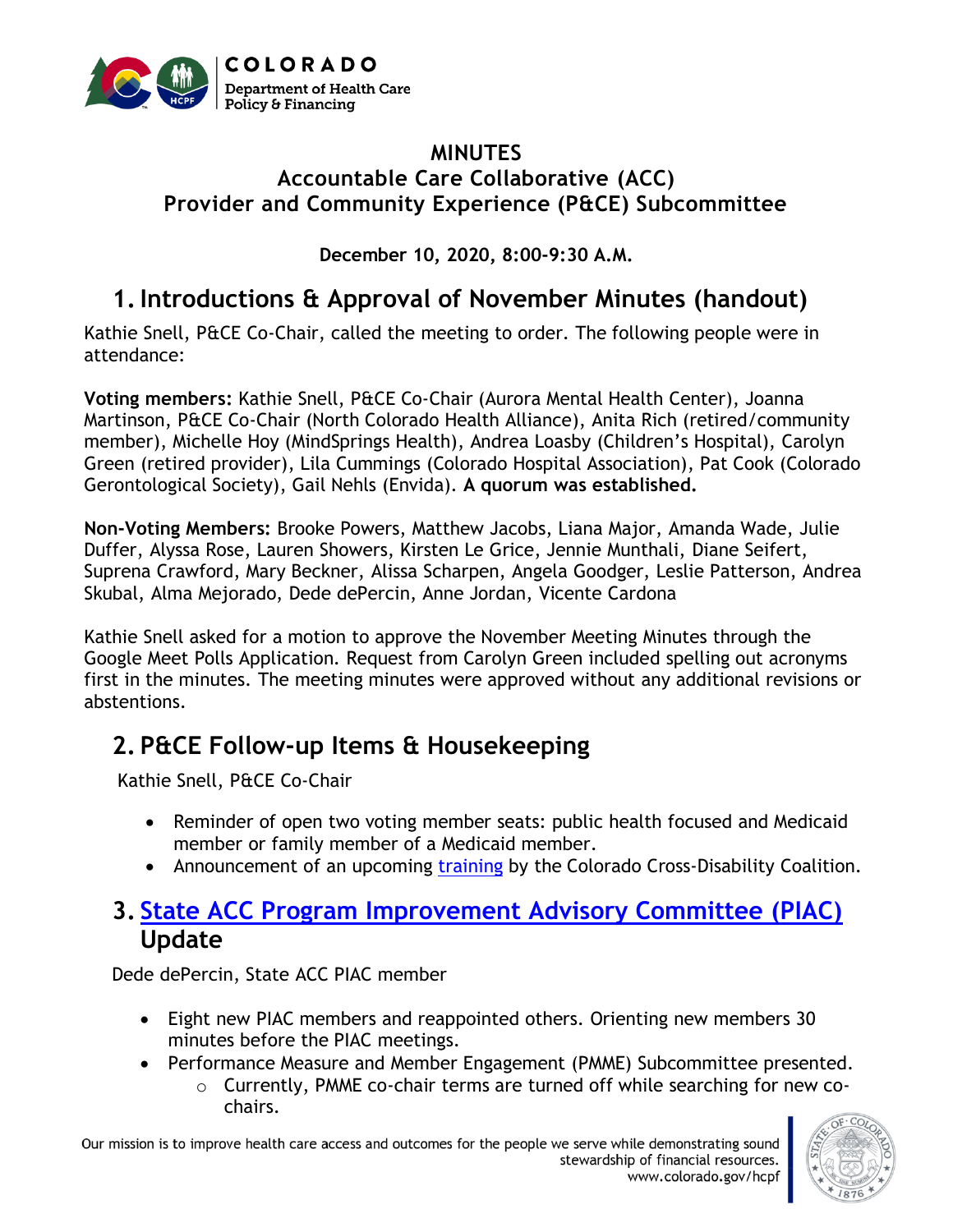- Health Care Policy and Finance (HCPF) presentation.
	- $\circ$  Post-election and budget questions including FMAP increase and an extension of public health emergency.
	- o Access Monitoring Review Plan.
- January and February PIAC meetings are going to be strategic planning sessions in retreat. Not open to the public.
	- o May include focus area for PIAC Subcommittees.
- PIAC Equity Task Force met to revisit plan of action.
- HCPF hired Maileen Hamto to lead Equity, Diversity, and Inclusion (EDI) issues internal to HCPF. Maileen met with the PIAC Equity Task Force.

### **4. Workgroup Updates & Discussion**

Joanna Martinson, P&CE Co-Chair

- Access to Specialty Care Workgroup Lila Cummings & Vicente Cardona, Co-Chairs
	- o Exploring research on how to save money through e-consults.
	- $\circ$  Compiling a list of providers that accept Medicaid.
	- o Did not meet last month.

## **5. Care Coordination**

Joanna Martinson, P&CE Co-Chair

- Care Coordination Workgroup Jen Hale-Coulson, Chair
	- o Put on hold for now. Starting back up January and February. Awaiting further guidance on work around Extended Care Coordination definitions.
- Presentation Create plan of action for Extended Care Coordination (ECC) definition work and role of Care Coordination Workgroup – Liana Major & Brooke Powers, HCPF.
	- o Overview of Goal and Action Planning
	- o Care Coordination Definitions
		- ECC versus Deliberate Care Coordination
	- o Discussion around equity and a continuum of care across the definitions.
	- o Discussion of the importance of the assessment in care coordination.
	- $\circ$  Liana presents on the questions clarifying how ECC is defined across the RAEs through examining Care Plans; SEPs, CCBs, etc.; Interactions; Length of Time; and Other.
	- $\circ$  Anita Rich shared concerns with cost of money to the State and whether they are defined as requiring ECC. It should be based on the members' needs.
	- $\circ$  Liana shares how ECC is not limited to members with a higher cost. However, the ECC performance pool measure includes the \$25,000 threshold due to data limitations.
	- o COA shares ECC examples to include Adolescents that do not meet the cost of \$25,000.